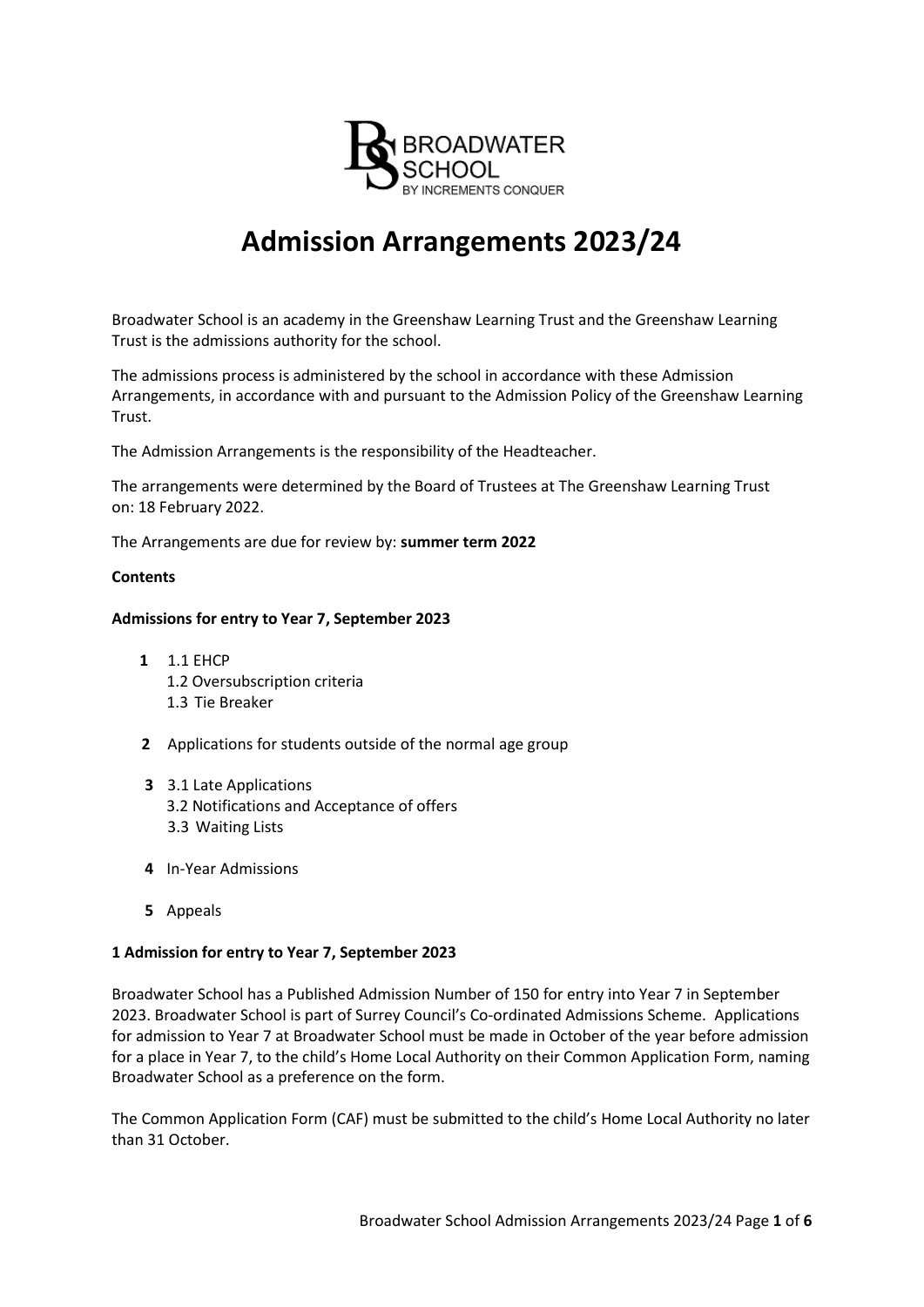Applications must be made by the Parent. Parent refers to the person with 'parental responsibility' for the child or the child's designated carer. Where the applicant is not the natural birth parent this should be indicated on the application form.

# **1.1 EHCP**

Students with an Education Health Care Plan that names the school will be allocated a place before other applicants are considered.

In this way, the number of places offered, as set out below will be reduced by the number of children with an EHCP that has named the school.

# **1.2 Oversubscription criteria**

If the school receives more applications than there are places available, the following criteria will be applied;

# **Priority 1: Looked After Children**

Priority for Looked After Children or children who were Previously Looked After.

- a) children who are in the care of a local authority or provided with accommodation by a local authority in accordance with Section 22 of the Children Act 1989, e.g. fostered or living in a children's home, at the time an application for a school is made; and
- b) children who have previously been in the care of a local authority or provided with accommodation by a local authority in accordance with Section 22 of the Children Act 1989 and who have left that care through adoption, a child arrangements order (in accordance with Section 8 of the Children Act 1989 and as amended by the Children and Families Act 2014) or special guardianship order (in accordance with Section 14A of the Children Act 1989); and
- c) children who appear (to the admission authority) to have been in state care outside of England and ceased to be in state care as a result of being adopted. A child will be regarded as having been in state care outside of England if they were accommodated by a public authority, a religious organisation or any other provider of care whose sole purpose is to benefit society. The parent/carer will need to provide evidence to demonstrate that the child was in state care outside of England and left that care as a result of being adopted.

#### **Priority 2: Exceptional Medical/Social Needs**

Priority for students who have an exceptional social and/or medical need.

Students who have either medical or social grounds for admission to this school. This evidence must set out the particular reason why the student should attend this school rather than any other, and show that this is the only suitable school to meet their stated needs, why no other local school could meet those needs and what the difficulties would be if the child had to attend any other local school.

Parents should complete the Trust's Social and Medical Form (in addition to the CAF), which can be found on the school's website [www.broadwater.surrey.sch.uk](http://www.broadwater.surrey.sch.uk/) The Social and Medical Form must be supported by relevant written evidence on letter headed paper from a Doctor, Social Worker or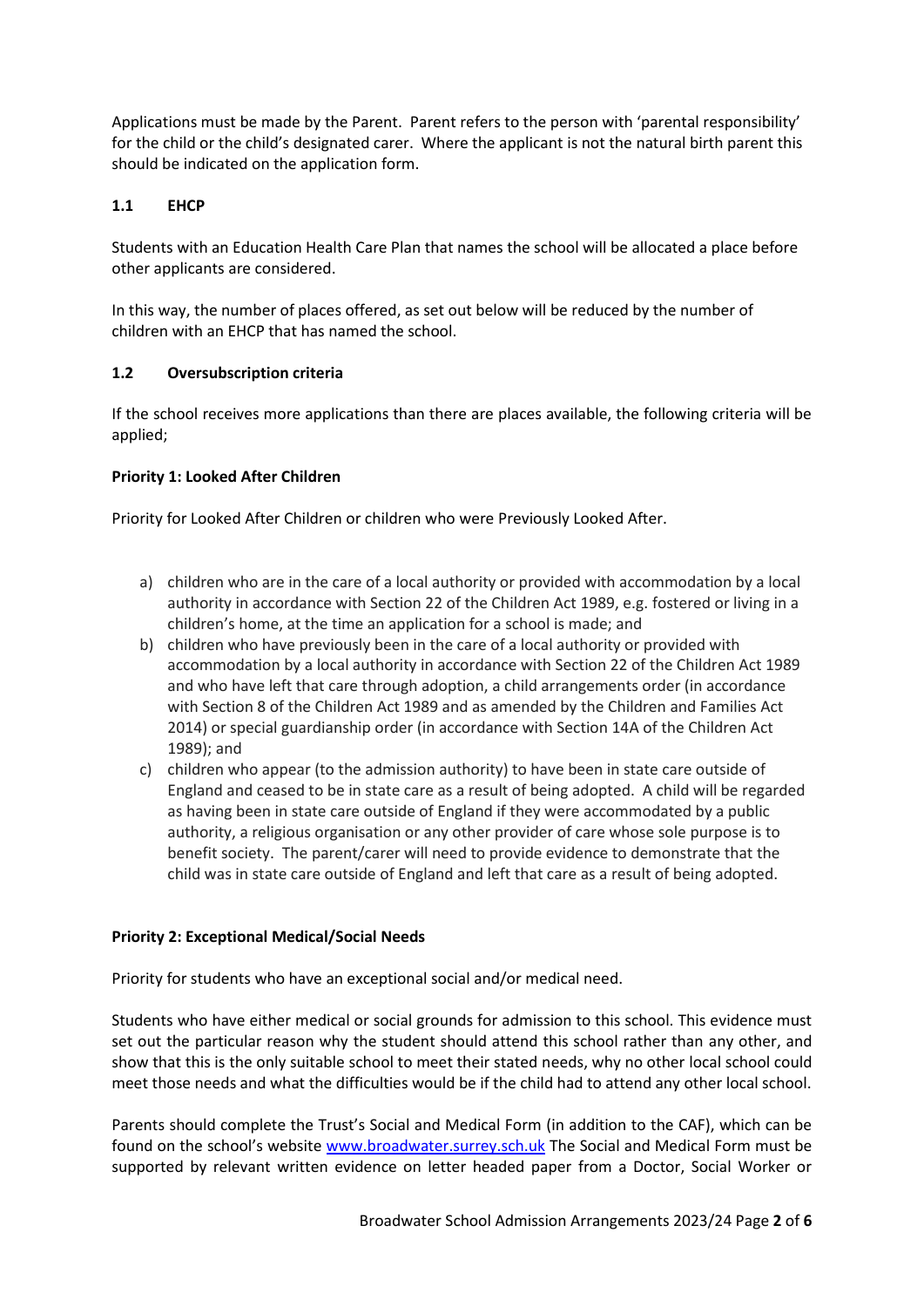Attendance/Welfare Officer, and will be assessed by the Greenshaw Learning Trust's Admissions Committee against the criteria.

**The Trust's Social and Medical Form must be submitted directly to the Greenshaw Learning Trust no later than 31 October 2022 via email to [s.m@greenshawlearningtrust.co.uk](mailto:s.m@greenshawlearningtrust.co.uk) or posted to, Head of Admissions, Greenshaw Learning Trust, Grennell Road, Sutton, SM1 3DY.**

# **The CAF must be submitted directly to the child's Home Local Authority no later than 31 October 2022.**

Evidence submitted after the closing date will not be considered. Only in exceptional circumstances the Trust may apply discretion to consider evidence submitted after the closing date. It is therefore important that all relevant evidence is submitted at the time of application and should be submitted before the closing date to ensure full consideration.

Applications will be assessed against the evidence and determined by a Committee of the Board of Trustees established for this purpose, with the advice of the Headteacher and the Greenshaw Learning Trust Head of Admissions.

## **Priority 3: Children of members of staff**

Priority for children of members of staff of the school.

Where;

- The member of staff has been employed at Broadwater School for two or more consecutive years at the time at which the application for admission to the school is made; or
- The member of staff has been recruited to fill a vacant post for which there is a demonstrable skill shortage

#### **Priority 4: Siblings**

Priority for students who will have a sibling at the school at the time of admission.

Sibling refers to brother or sister, half brother or sister, adopted brother or sister, foster brother or sister, step brother or sister, or the child of the parent's partner, as well as children who are brought together as a family by a same-sex civil partnership. In every case, the child must be living in the same family unit at the same address, Monday to Friday, at the time of the application.

Where a parent applies for entry into the same year group for more than one child and it is not possible to offer a place to all of them, the names of the children who were unsuccessful will be added to the waiting list in accordance with the published admission criteria, in the same way as for other children.

#### **Priority 5: Distance**

Any remaining places will be offered based on proximity of the child's home address to the school.

Distance will be measured in a straight line from the address point of the child's home address, as set by Ordnance Survey, to the nearest official school gate for pupils to use. This is calculated using Surrey Council Admissions Team's Geographical Information System.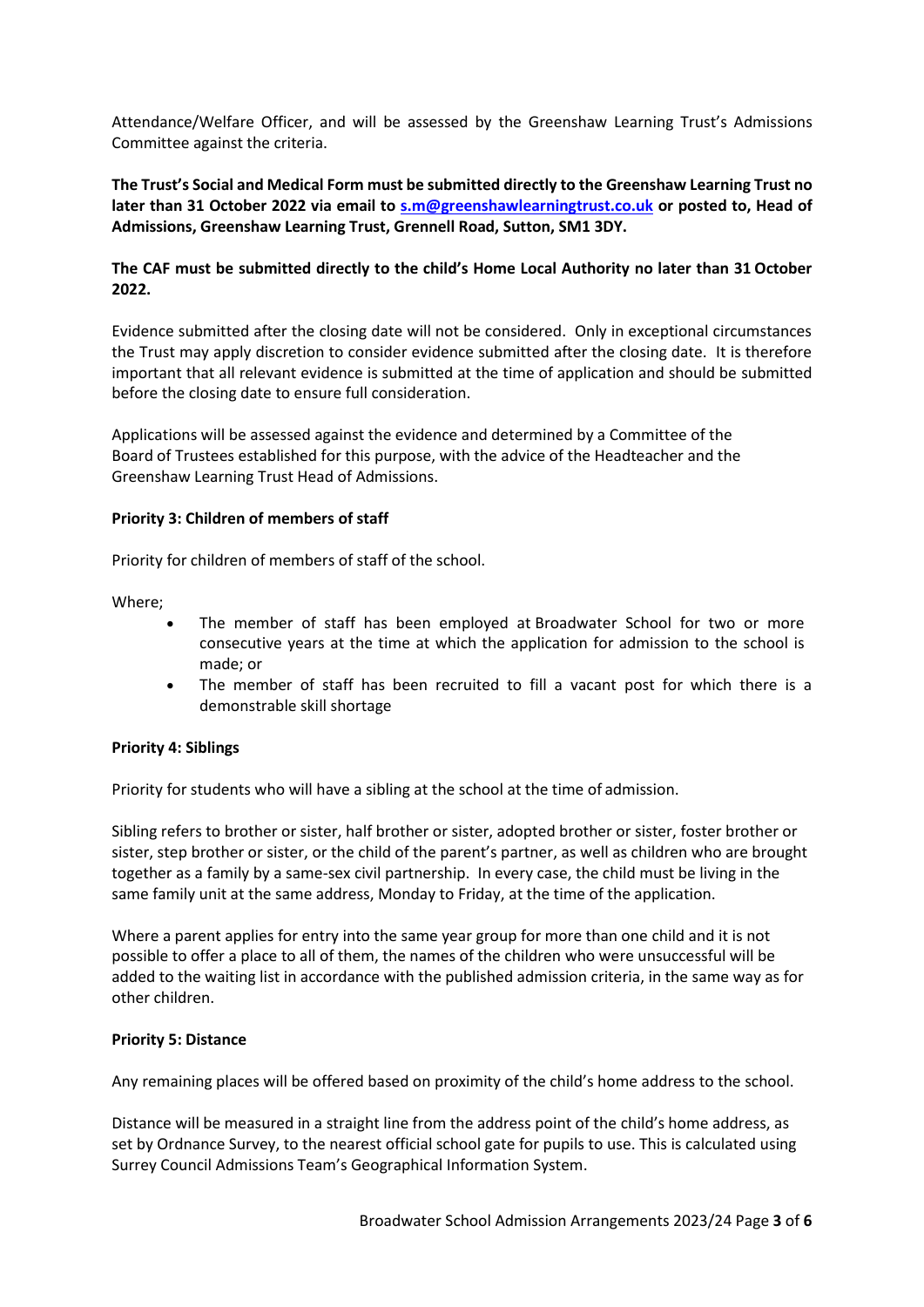The address on the application must be the child's permanent place of residence. The address will normally be the parents' address. It should not be a business or carer's/childminder's address. It should also not be a relative's address unless the child lives at that address as their normal place of residence. Parents must not use a temporarily rented address to secure a school place for their child if they still possess or rent a property previously used as a home address. Nor will a temporary address be accepted if we believe that the temporary address is being used solely for the purpose of obtaining a school place when an alternative address is still available to that child.

Where a child lives with parents with shared parental responsibility, each for part of a week, the address where the child lives is determined using a joint declaration from the parents stating the pattern of residence. If a child's residence is split equally between both parents, then parents will be asked to determine which residential address should be used for the purpose of admission to school. If no joint declaration is received by the closing date for applications, then if the residence is not split equally between both parents the home address will be determined to be the address where the child spends the majority of the school week; if residence is split equally between both parents the home address will be determined to be the address where the child is registered with the doctor. However, all evidence will be taken in to account.

All school admission applications for school places are subject to address checks to ensure school places are allocated fairly and in accordance with published admission arrangements. These checks will be conducted by the home Local Authority. Where a fraudulent address or an address of convenience are found to have been used, the application and any subsequent offer may be withdrawn.

Applicants living outside of England may only submit an application if they have a linked address within the Local Authority area, and documentary evidence must be supplied to show they will return to the address prior to the September of the year of entry; this address must not be an address of convenience.

For families of service personnel with a confirmed posting to the area, or crown servants returning from overseas to live in the area, who do not currently live in the area, a Unit postal address or quartering area address will be used as the home address, provided that the application is accompanied by an official letter that declares a relocation date and the address.

# *Applications are ranked in accordance to the home to school distance within each priority. The distance measurement used is defined within Priority 5 for distance.*

#### **1.3 Tie Break**

Where two or more applicants share priority for a place, e.g. where two children live equidistant from the school and there is only one place remaining, the child to be offered a place will be selected by the drawing of lots. Lots will be drawn by a senior officer of the Greenshaw Learning Trust Shared Service who is independent of the school's admissions process.

#### **2 Applications for students outside of the normal age group**

Students are normally educated in school with others of their age group. However, parents may request that their child is exceptionally admitted to an age group outside of the child's actual age.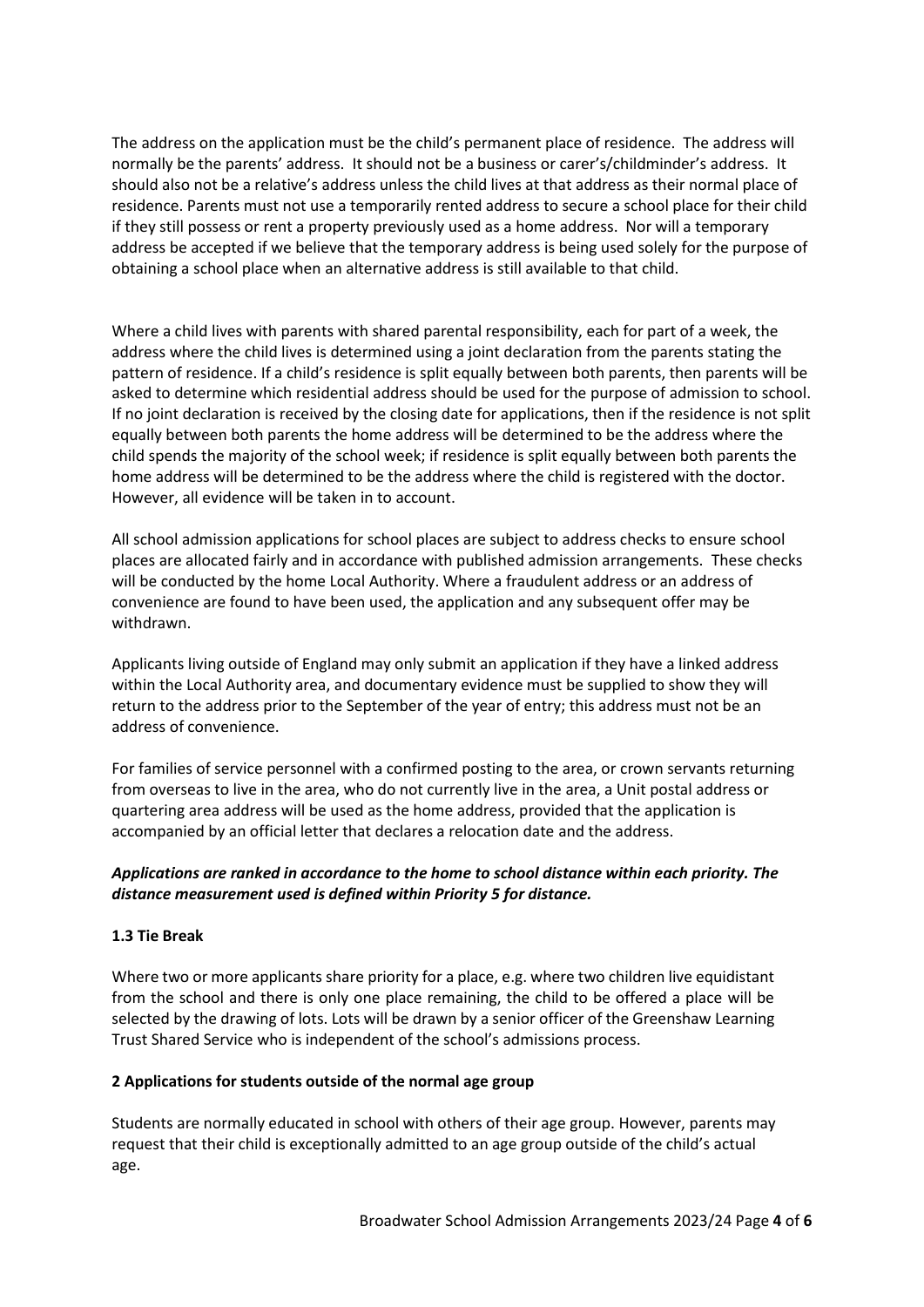The Headteacher will decide whether or not the child's circumstances make this appropriate, taking in to account the child's individual needs and abilities and considering which year group these needs can best be met. Such requests will only be agreed in exceptional circumstances. Decisions will be made on the basis of the circumstances of each case and in the best interests of the child concerned. This will include taking account of the parent's views; information about the child's academic, social and emotional development; where relevant, their medical history and the views of a medical professional; whether they have previously been educated out of their normal age group; and whether they may naturally have fallen into a lower age group if it were not for being born prematurely.

All requests should include recent professional evidence of the child's circumstances which make education outside the age group necessary. Evidence must be of the individual child's need, rather than general factors which relate to a wider group of children born at a similar time.

Parents requesting admission to an age group below the child's actual age should submit an application for the child's actual age group before the relevant closing date in the normal way. The request for later admission should accompany the submission of the Common Application Form to the home Local Authority. This enables the application to be processed and a school place secured in the child's actual age group if the request for admission to an age group below the child's actual age is refused.

The decision will be made by a Committee of the Board of Trustees established for this purpose, with the advice of the Headteacher and the Greenshaw Learning Trust Head of Admissions.

#### **3.1 Late Applications**

Application forms received after the closing date will be considered after those that are received on time, unless exceptional circumstances apply. These must comply with the Local Authority's ruling on late applications. If you are unsure whether your circumstances would be regarded as a 'good reason', you must contact your home LA for further advice.

# **3.2 Notification and Acceptance of Offers**

Notification of offers for admission to Year 7 will be sent to parents by their Home Local Authority. Offers are made by the home Local Authority on or about 1 March*.* Written acceptance of the offer of a place must be sent to the Local Authority to be received by the closing date as stated in the offer letter.

## *An offer found to have been gained fraudulently may be withdrawn. This may also be the case after the child has started at the school.*

# **3.3 Waiting lists**

If the school is oversubscribed a waiting list will be held for Year 7 until 31 December.

Parents wishing to remain on the waiting list after 31 December should write to the school by 31 December stating their wish and providing their child's name, date of birth and the name of their current school.